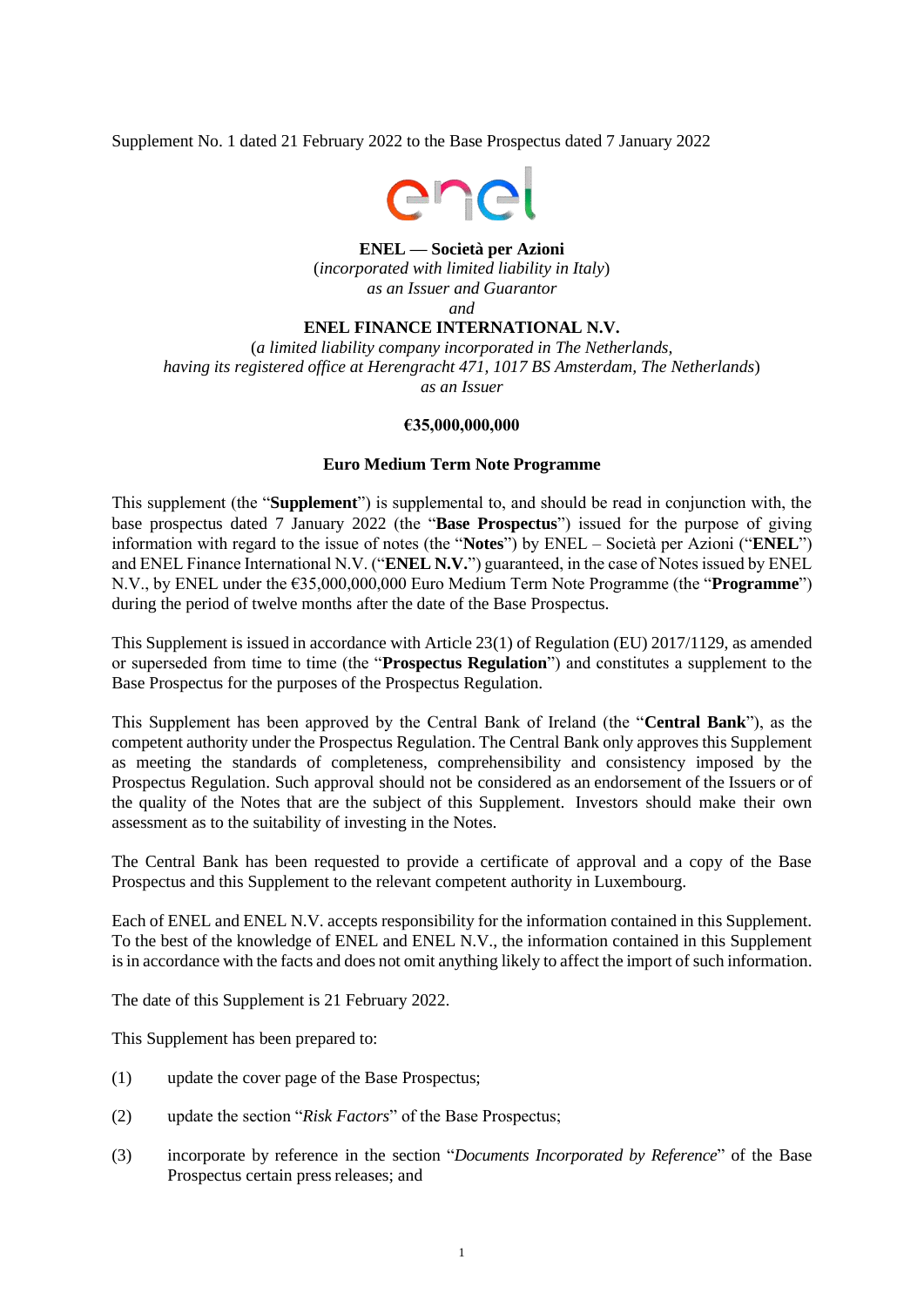## (4) update the section "*Description of ENEL*" of the Base Prospectus.

Unless the context otherwise requires, terms defined in the Base Prospectus shall have the same meaning when used in this Supplement. To the extent that there is any inconsistency between (a) any statement in, or incorporated by reference into, the Base Prospectus by this Supplement and (b) any other statement in, or incorporated by reference into, the Base Prospectus, the statements in (a) above will prevail.

Save as disclosed in this Supplement, there has been no other significant new factor, material mistake or material inaccuracy relating to information included in the Base Prospectus since the publication of the Base Prospectus.

Copies of this Supplement may be inspected in physical form upon request and free of charge (i) at the registered office of each of ENEL and ENEL N.V. and (ii) at the specified offices of the Paying Agent. This Supplement is also available on the website of Euronext Dublin at<https://live.euronext.com/> and on the website of ENEL a[t https://www.enel.com/investors/investing/medium-term-note-programme.](https://www.enel.com/investors/investing/medium-term-note-programme)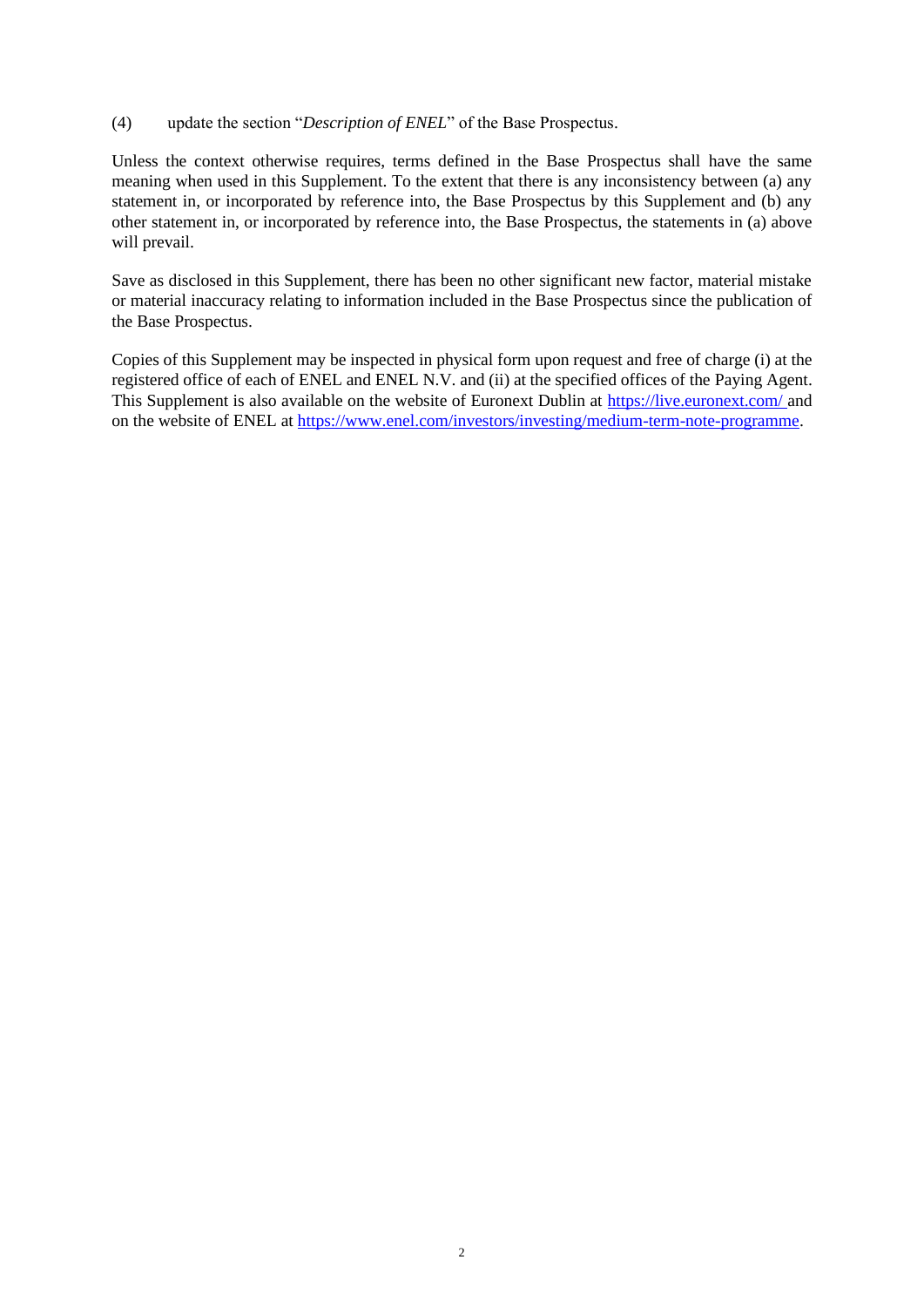#### **COVER PAGE**

The fifteenth paragraph of the cover page on page 2 of the Base Prospectus is hereby deleted and replaced by the following paragraph:

"ENEL's long-term debt is currently rated "BBB+" (stable outlook) by S&P Global Ratings Europe Limited (together with its affiliates and branches established in the EU, "**S&P**"), "BBB+" (stable outlook) by Fitch Ratings Ireland Limited (together with its affiliates and branches established in the EU, "**Fitch**") and "Baa1" (stable outlook) by Moody's France S.A.S. (together with its affiliates and branches established in the EU, "**Moody's**"). Each of Moody's, S&P and Fitch is established in the European Union (the "**EU**") and registered under Regulation (EC) No.1060/2009 (as amended) (the "**EU CRA Regulation**") and as such is included in the list of credit rating agencies published by the European Securities and Markets Authority ("**ESMA**") on its website (at [https://www.esma.europa.eu/supervision/credit-rating-agencies/risk\)](https://www.esma.europa.eu/supervision/credit-rating-agencies/risk) in accordance with the EU CRA Regulation. The ratings issued by S&P, Fitch and Moody's are endorsed by S&P Global Ratings UK Limited, Fitch Ratings Ltd and Moody's Investors Service Limited, respectively, each of which is established in the United Kingdom (the "**UK**") and registered under Regulation (EC) No. 1060/2009 as it forms part of domestic law by virtue of the European Union (Withdrawal) Act 2018 ("**EUWA**") (the "**UK CRA Regulation**"). Tranches of Notes to be issued under the Programme will be rated or unrated. Where a Tranche of Notes is to be rated, such rating will not necessarily be the same as the rating assigned to Notes already issued. Where a Tranche of Notes is rated, the applicable rating(s) will be specified in the relevant Final Terms. Whether or not a rating in relation to any Tranche of Notes will be treated as having been issued by a credit rating agency established in the EU and registered under the EU CRA Regulation, or by a credit rating agency established in the UK and registered under the UK CRA Regulation (together with the EU CRA Regulation, the relevant "**CRA Regulation**") will be disclosed in the relevant Final Terms. A security rating is not a recommendation to buy, sell or hold securities and may be subject to suspension, reduction or withdrawal at any time by the assigning rating agency**.**"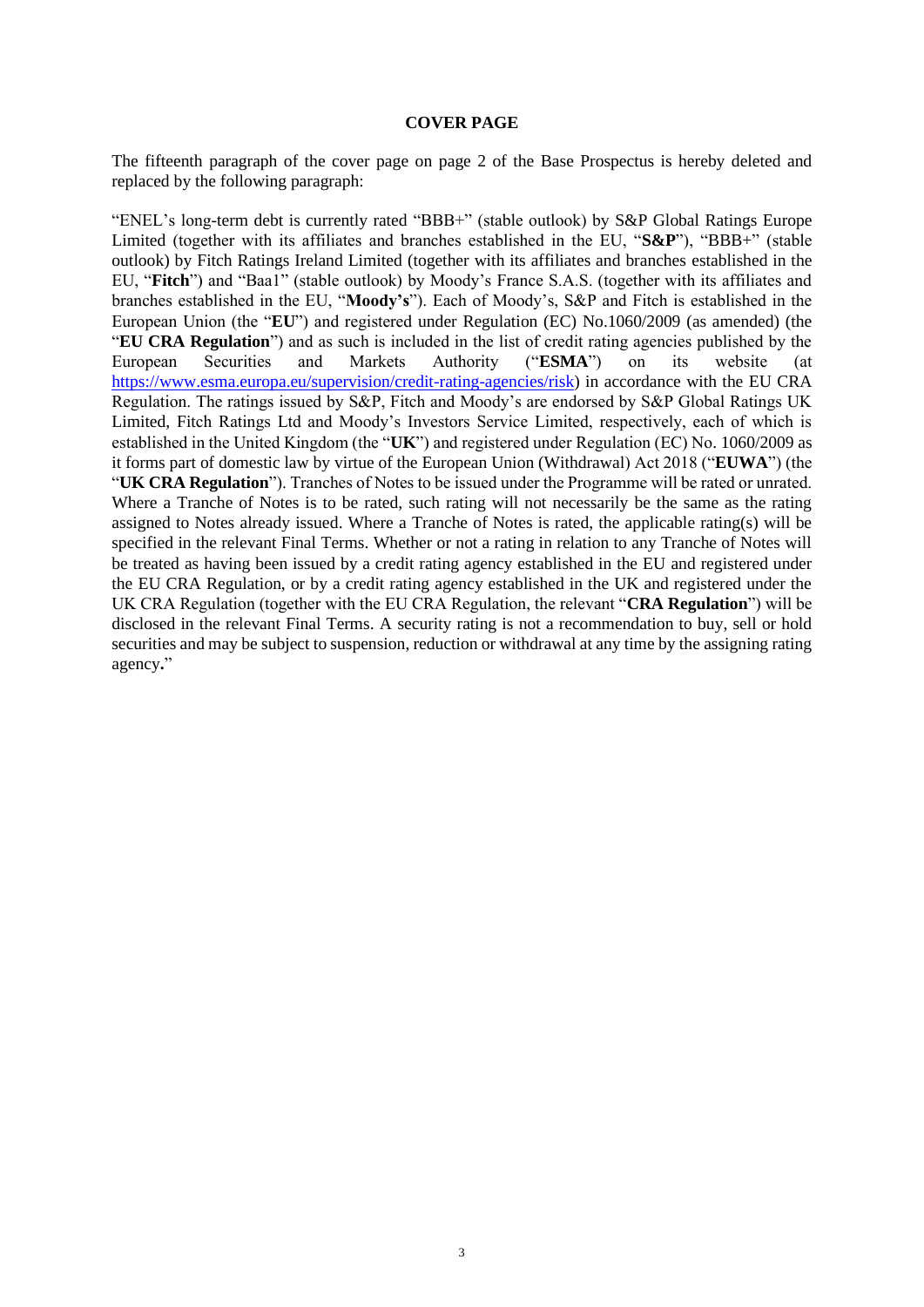## **RISK FACTORS**

1. The third sub-paragraph of the risk factor headed "*The Group faces risks related to the potential liabilities resulting from energy production through nuclear power plants*" in the section "*Risk Factors*" on page 26 of the Base Prospectus is deleted and replaced with the following subparagraph:

> "Under current Spanish law, starting from January 2022, the Group may incur liabilities of up to  $\epsilon$ 1,200 million for any nuclear damages caused during the storage, transformation, management, use or transportation of nuclear substances, regardless of the existence of wilful misconduct or negligence. Liability is also provided for nuclear damages caused by exceptional natural catastrophes."

2. The risk factor headed "*The Group is vulnerable to any severe slowdown in power demand as a consequence of COVID-19 and other industrial sector weaknesses or potential energy intensity*" in the section "*Risk Factors*" on page 30 of the Base Prospectus is deleted and replaced with the following paragraph:

> "The environment in which the Enel Group currently operates is marked by the weakness of macroeconomic conditions worldwide, including low levels of consumption and industrial production.

> As shown by the data provided by the transmission system operators, which these latter might update from time to time, electricity and gas consumption are strongly affected by the level of economic activity in a given country.

> The crises in the banking system and financial markets in recent years, together with other factors, have resulted in economic recessions in many of the countries where the Enel Group operates, such as Italy, Spain, Russia, other countries in the EU, the UK and the United States. In particular, because of temperatures above the seasonal average in the first months of 2020 and then major slowdown deriving from the lock-downs imposed in countries due to the worldwide presence of the COVID-19 pandemic, electricity demand in Italy decreased by 5.3% in 2020 in comparison to 2019 according to Terna (the Italian transmission system operator). In Spain, according to Red Electrica, the demand for electricity decreased by 5.5% in 2020 in comparison to 2019. However, during 2021, electricity demand in Italy and Spain increased by 5.4% and 2.5% respectively compared to 2020 recovering to pre-pandemic consumption levels driven by the progressive easing of mobility restrictions and the recovery of the industrial sector.

> With respect to Latin America, due to the COVID-19 pandemic, in 2020 electricity demand fell significantly in most of the countries in which the Enel Group operates, albeit with different dynamics. While Peru and Colombia according respectively to Coes and Sistema de Informacion Electrico were the countries hardest hit by the pandemic, with a decrease in electricity consumption of 7% and 2% respectively compared to 2019, Brazil and Argentina as published respectively by EPE (Empresa de Pesquisa Energetica) and Cammesa (Compania Administradora del Mercado Mayorista Electrico) were more resilient, with decreases of 1.3% and 1.2% respectively in 2020 compared to 2019. As collected and declared by the Coordinador Electrico Nacional, Chile performed even better, with an increase of 0.8% in 2020 compared to 2019.

> As described for the European countries, even in Latin America, consumption in 2021 rebounded sharply compared to the same period of the previous year, with a full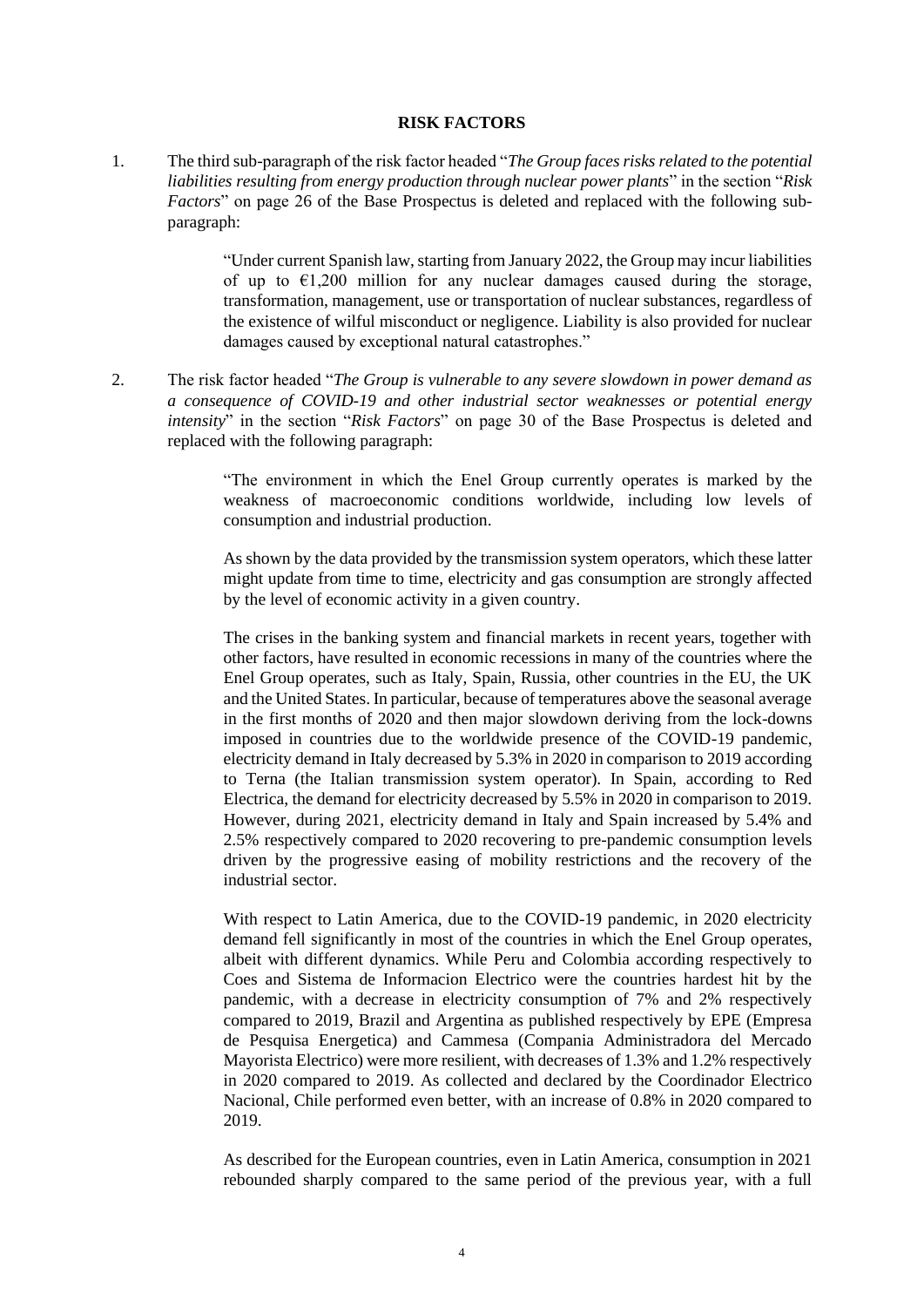recovery to pre-pandemic levels. In all the countries mentioned above, electricity demand increased by more than 3.5% and, in particular, Peru and Argentina are the two countries with the greatest rebound, respectively +9.7% and 5.3% comparing 2021 to 2020, on the basis of the sources stated above.

If these economies fail to recover for a significant period of time, or worsen, energy consumption may decrease or continue to decrease in such markets, and this could have a material adverse effect upon the Enel Group, its business prospects, its financial condition and/or its results of operations."

3. The risk factor headed "*The Group faces risks related to the impact of COVID-19*" in the section "*Risk Factors*" on pages 33-34 of the Base Prospectus is deleted and replaced with the following paragraph:

> "The outbreak of a novel and highly contagious form of coronavirus disease (COVID-19) (and any future outbreaks) of COVID-19 has led (and may continue to lead) to disruptions in the global economy and may result in adverse impacts on the global economy in general. The outbreak has been declared as a public health emergency of international concern by the World Health Organization, and the Health and Human Services Secretary has declared a public health emergency in the United States in response to the outbreak. These circumstances have led to volatility in the capital markets and may lead to volatility in or disruption of the credit markets at any time and may adversely affect the value of the Notes. As COVID-19 continues to spread, the potential impacts, including a global, regional, or other economic recession, are increasingly uncertain and difficult to assess. Although the most recent variant of COVID-19, Omicron, transpired to be a mild strain, leading to less stringent measures on mobility and economic activities across the world compared to the past months, concerns about new strains remain.

> Investors should note the risk that the COVID-19, or any governmental or societal response thereto, may affect the business activities and financial results of the Issuers and the Group, and/or may impact the functioning of the financial system(s) needed to make regular and timely payments under the Notes, and therefore the ability of the Issuers to make payments on the Notes.

> For further impacts of the spread of COVID-19 on the Issuers financial position, please see COVID-19 notes in the following sections: "*Significant events in the 1st Half of 2020*", "*Group performance and operations*", "*Explanatory notes*" in the 2021 ENEL Half Year Financial Report as at and for the six months ended 30 June 2021 which is incorporated by reference in this Base Prospectus and COVID-19 notes in the following sections: "*Performance and Metrics*" – "*Performance of the Group*" of ENEL's Annual Report 2020."

4. The risk factor headed "*Changes in macro-economic, geo-political and market conditions, globally and in the countries in which the ENEL Group operates, as well as any regulatory changes, may adversely affect the ENEL Group's business and financial condition*" in the section "*Risk Factors*" on page 34 of the Base Prospectus is deleted and replaced with the following paragraph:

> "Given the international span of the Group's operations, changes in the political situation in a country or region or political decisions that have an impact on a specific activity or geographic area, could have a significant impact on demand for the Group's products and services. Additionally, uncertainties regarding future trade arrangements and industrial policies in various countries or regions, both within and outside Europe,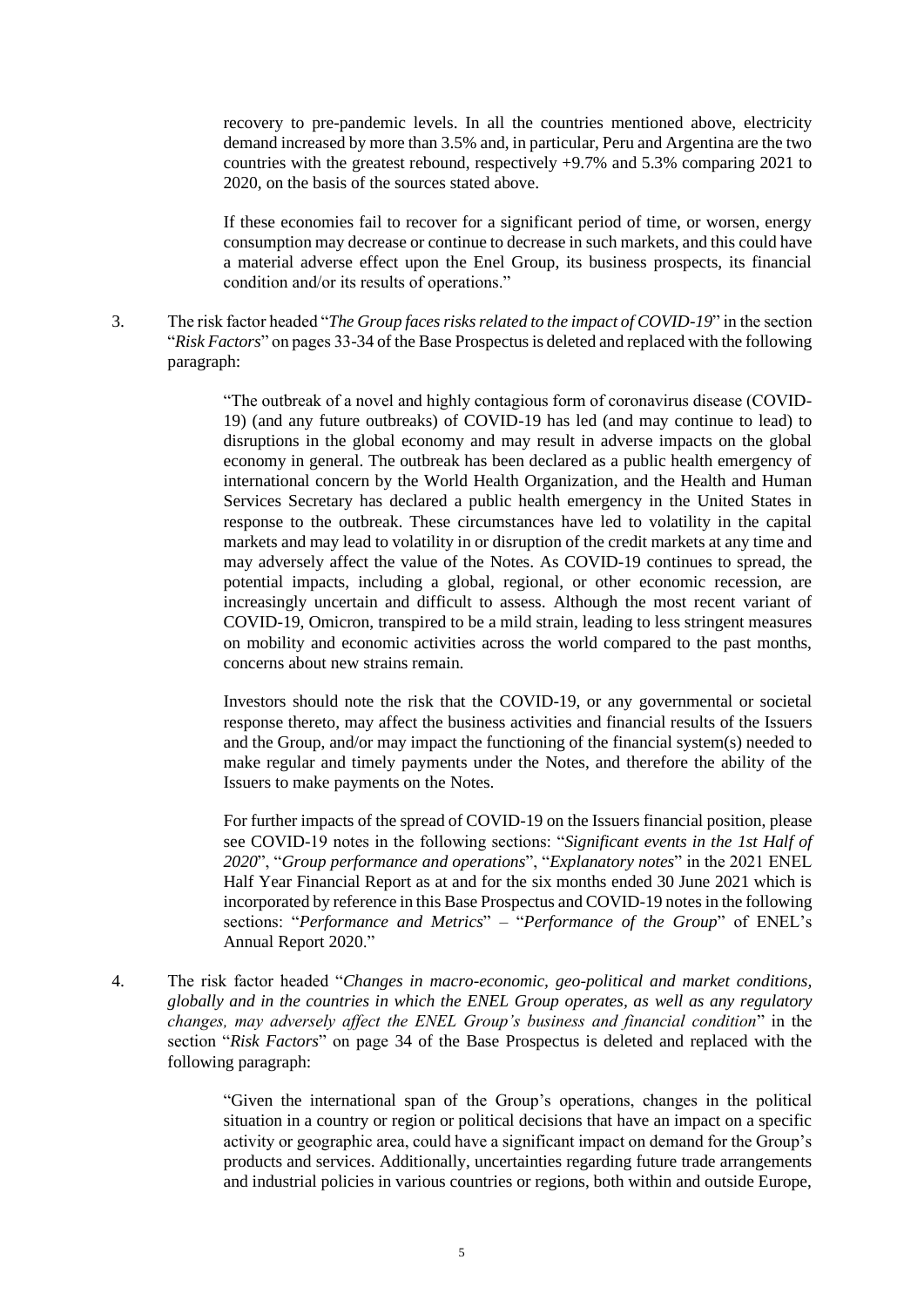such as policies on energy savings and the possible introduction of new customs duties or export restrictions, may create additional macroeconomic risk. In 2018, the U.S. administration began introducing tariffs and export restrictions on various categories of goods, and threatens to introduce further tariffs and restrictions; in response, the EU, China and other jurisdictions have introduced tariffs on U.S. goods. Furthermore, the recent tensions for a possible invasion of Russia in Ukraine raise further concerns and risks for the Eurozone. Specifically, the escalation of a trade war and/or geopolitical tensions, including the potential imposition of international economic sanctions on Russian entities and persons, may have material adverse effects on the industry in which ENEL operates as well as on the Group's business, results of operations and financial condition.

Any developments involving the above-mentioned factors could have an adverse impact on the Group's business and operating results as well as the Group's financial condition and assets."

5. The risk factor headed "*ENEL is subject to a large variety of litigation and regulatory proceedings and cannot offer assurances regarding the outcomes of any particular proceedings*" in the section "*Risk Factors*" on page 37 of the Base Prospectus is deleted and replaced with the following paragraph:

> "In the ordinary course of its business, the Group is subject to numerous civil (including in relation to antitrust and tax violations) and administrative proceedings, as well as criminal (including in connection with environmental violations, manslaughter and omission of accident prevention measures) and arbitral proceedings. ENEL made provisions in its consolidated financial statements for contingent liabilities related to particular proceedings in accordance with the advice of internal and external legal counsel. Such provisions amounted to  $\epsilon$ 918 million as of 30 June 2021, compared  $\epsilon$ 820 million as of 31 December 2020 and €845 million as of 30 June 2020.

> The Group confirms that the assessment of any potential liability arising from or in connection with a dispute and its description in the financial statement of the Group is carried out in full compliance with and according to the applicable international accounting principles and, in particular, pursuant to IAS 37. For further information, see section "*Description of ENEL – Litigation*" in which the Group provides updated and relevant information concerning the above-mentioned potential liabilities deriving from litigation.

> Notwithstanding the foregoing, the Group has not recorded provisions in respect of all of the disputes to which it is subject. In particular, it has not recorded provisions in cases in which it is not possible to quantify any negative outcome and in cases in which it currently believes that negative outcomes are not likely. There can be no assurance, therefore, that the Group will not be ordered to pay an amount of money with respect to a given matter for which it has not recorded an equivalent provision, or any provision at all. For further information, see section "*Description of ENEL – Litigation*". The variability in the outcomes of existing proceedings may determine a situation in which the provisions set aside may not be sufficient to cover the relevant losses.

> As a consequence, if future losses arising from the pending proceedings are materially in excess of the provisions made, there may be a material adverse effect on the Group's business, cash flow, financial condition and results of operations.

> In addition, although the Group maintains internal monitoring systems (including an internal control model pursuant to Italian Legislative Decree No. 231 of June 8, 2001),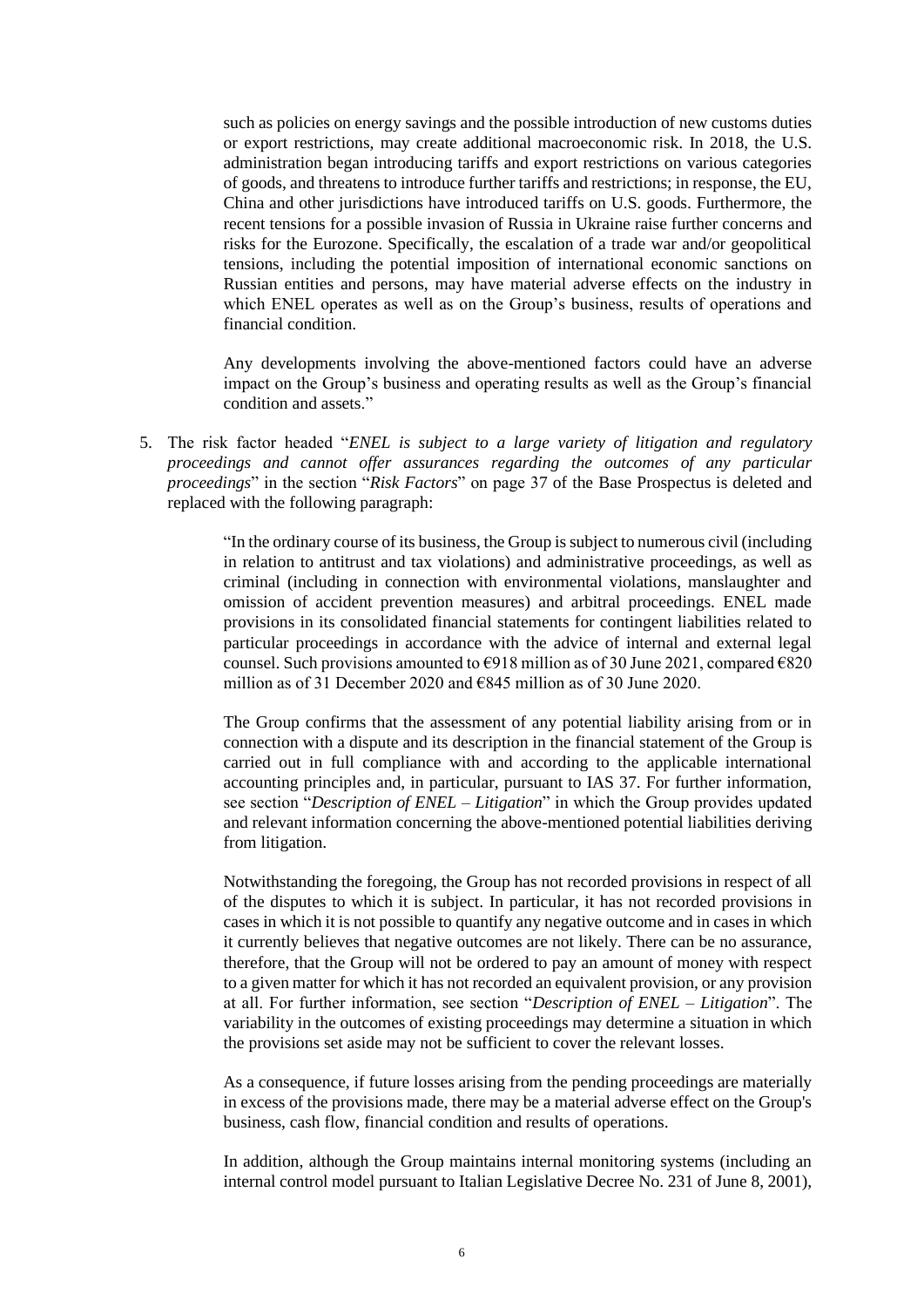it may be unable to detect or prevent certain crimes including, *inter alia*, bribery, corruption, environmental violations, manslaughter, violations of rules regarding health and safety in the workplace committed by its directors, officers, employees or agents, which could lead to civil, criminal and administrative liability for the Group (including in the form of pecuniary sanctions and operational bans), as well as the application of reputational damages."

6. The first sub-paragraph of the risk factor headed "*ENEL's ability to access credit and bond markets on acceptable terms is in part dependent on its credit ratings, which have come under scrutiny due to its level of debt*" in the section "*Risk Factors*" on page 39 of the Base Prospectus is deleted and replaced with the following sub-paragraph:

> "ENEL's long-term debt is currently rated "BBB+" (stable outlook) by S&P, "BBB+" (stable outlook) by Fitch and "Baa1" (stable outlook) by Moody's. S&P, Moody's and Fitch are established in the EU and registered under the EU CRA Regulation. Each of Moody's, S&P and Fitch is included in the list of registered credit rating agencies published by the ESMA on its website in accordance with the EU CRA Regulation. The ratings issued by S&P, Fitch and Moody's are endorsed by S&P Global Ratings UK Limited, Fitch Ratings Ltd and Moody's Investors Service Limited, respectively, each of which is established in the UK and registered under the UK CRA Regulation, each are included in the list of registered credit rating agencies published by the FCA on its website in accordance with the UK CRA Regulation. Each of these ratings is near the low-end of the respective rating agency's scale of investment-grade ratings. ENEL's ability to access the capital markets and other forms of financing (or refinancing), and the costs connected with such activities, depend on the credit ratings assigned to ENEL. In addition, any future downgrade of the sovereign credit rating of Italy and/or Spain or the perception that such a downgrade may occur may adversely affect the market's perception of ENEL's creditworthiness and have a negative impact on the Group's credit ratings. Any worsening of credit ratings could limit ENEL's ability to access capital markets and other forms of financing (or refinancing), or increase the costs related thereto, with related adverse effects on ENEL's and the Group's business prospects, financial condition and results of operations as well as its ability to implement the Strategic Plan, which contemplates a significant amount of capital expenditure (see "— *ENEL's ability to successfully execute the 2022-2024 Strategic Plan is not assured*")."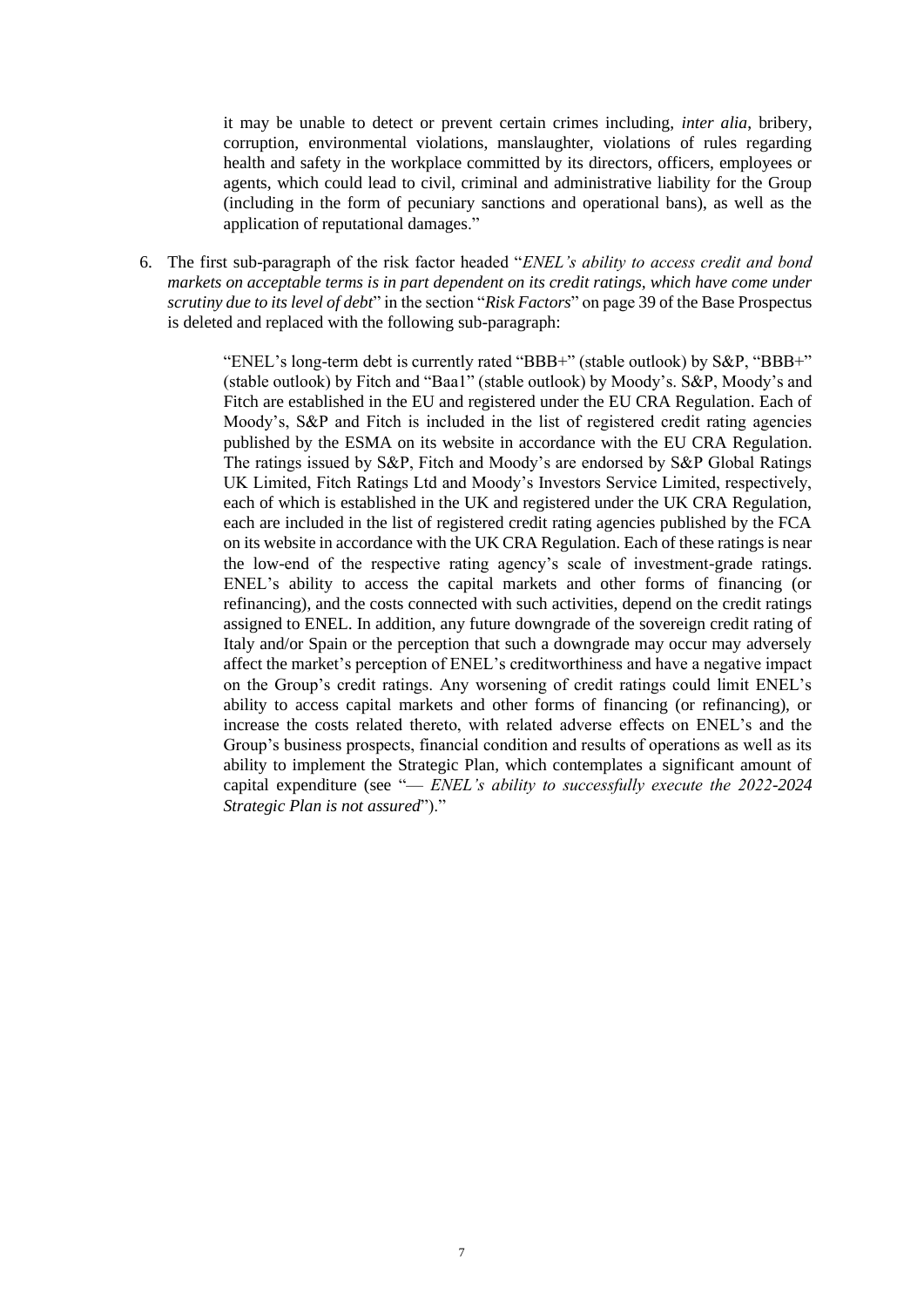## **DOCUMENTS INCORPORATED BY REFERENCE**

The information set out below supplements the section of the Base Prospectus headed "*Documents Incorporated By Reference*" on pages 56 to 62 of the Base Prospectus, adding the following additional documents to be incorporated by reference:

- "(o) the English translation of the press release dated 10 January 2022 and headed "Enel successfully places a triple-tranche 2.75 billion euro "Sustainability-Linked Bond" in the Eurobond market", available on ENEL's website at [https://www.enel.com/media/explore/search-press](https://www.enel.com/media/explore/search-press-releases/press/2022/01/enel-successfully-places-a-triple-tranche-275-billion-euro-sustainability-linked-bond-in-the-eurobond-market)[releases/press/2022/01/enel-successfully-places-a-triple-tranche-275-billion-euro](https://www.enel.com/media/explore/search-press-releases/press/2022/01/enel-successfully-places-a-triple-tranche-275-billion-euro-sustainability-linked-bond-in-the-eurobond-market)[sustainability-linked-bond-in-the-eurobond-market;](https://www.enel.com/media/explore/search-press-releases/press/2022/01/enel-successfully-places-a-triple-tranche-275-billion-euro-sustainability-linked-bond-in-the-eurobond-market)
- (p) the English translation of the press release dated 3 February 2022 and headed "Enel: preliminary results 2021", available on ENEL's website at [https://www.enel.com/media/explore/search-press-releases/press/2022/02/enel-preliminary](https://www.enel.com/media/explore/search-press-releases/press/2022/02/enel-preliminary-results-2021-)[results-2021-;](https://www.enel.com/media/explore/search-press-releases/press/2022/02/enel-preliminary-results-2021-)
- (q) the English translation of the press release dated 4 February 2022 and headed "Fitch reviews Enel's long-term rating to "BBB+" and maintains the short-term rating at "F-2". Outlook stable", available on ENEL's website at [https://www.enel.com/media/explore/search-press](https://www.enel.com/media/explore/search-press-releases/press/2022/02/fitch-reviews-enels-long-term-rating-to-bbb-and-maintains-the-short-term-rating-at-f-2-outlook-stable)[releases/press/2022/02/fitch-reviews-enels-long-term-rating-to-bbb-and-maintains-the-short](https://www.enel.com/media/explore/search-press-releases/press/2022/02/fitch-reviews-enels-long-term-rating-to-bbb-and-maintains-the-short-term-rating-at-f-2-outlook-stable)[term-rating-at-f-2-outlook-stable.](https://www.enel.com/media/explore/search-press-releases/press/2022/02/fitch-reviews-enels-long-term-rating-to-bbb-and-maintains-the-short-term-rating-at-f-2-outlook-stable)"

Copies of the above documentsincorporated by reference into the Base Prospectus can be obtained upon request and free of charge from the registered office of the Issuers and from the specified offices of the Paying Agent for the time being in London (being The Bank of New York Mellon, London Branch, One Canada Square, London E14 5AL, United Kingdom) and are available on ENEL's website at [https://www.enel.com/media/explore/search-press-releases.](https://www.enel.com/media/explore/search-press-releases)

The following information from the press releases listed above is incorporated by reference in the Base Prospectus, and the following cross-reference lists are provided to enable investors to identify specific items of information so incorporated. Any information contained in any of the documents specified herein which is not incorporated by reference in the Base Prospectus is either not relevant to investors or is covered elsewhere in the Base Prospectus:

| <b>Document</b>                                                                                                                                                                                     | <b>Information incorporated</b> | Location |
|-----------------------------------------------------------------------------------------------------------------------------------------------------------------------------------------------------|---------------------------------|----------|
| Press Release dated 10 January All<br>and headed<br>2022<br><i>Enel</i><br>successfully places a triple-<br>tranche 2.75 billion<br>euro<br>"Sustainability-Linked Bond"<br>in the Eurobond market" |                                 |          |
| Press Release dated 3 February All<br>2022 and headed " <i>Enel</i> :<br>preliminary results 2021"                                                                                                  |                                 |          |
| Press Release dated 4 February All<br>2022 and headed " <i>Fitch reviews</i><br>Enel's long-term rating<br>$\omega$<br>" $BBB+$ " and maintains the                                                 |                                 |          |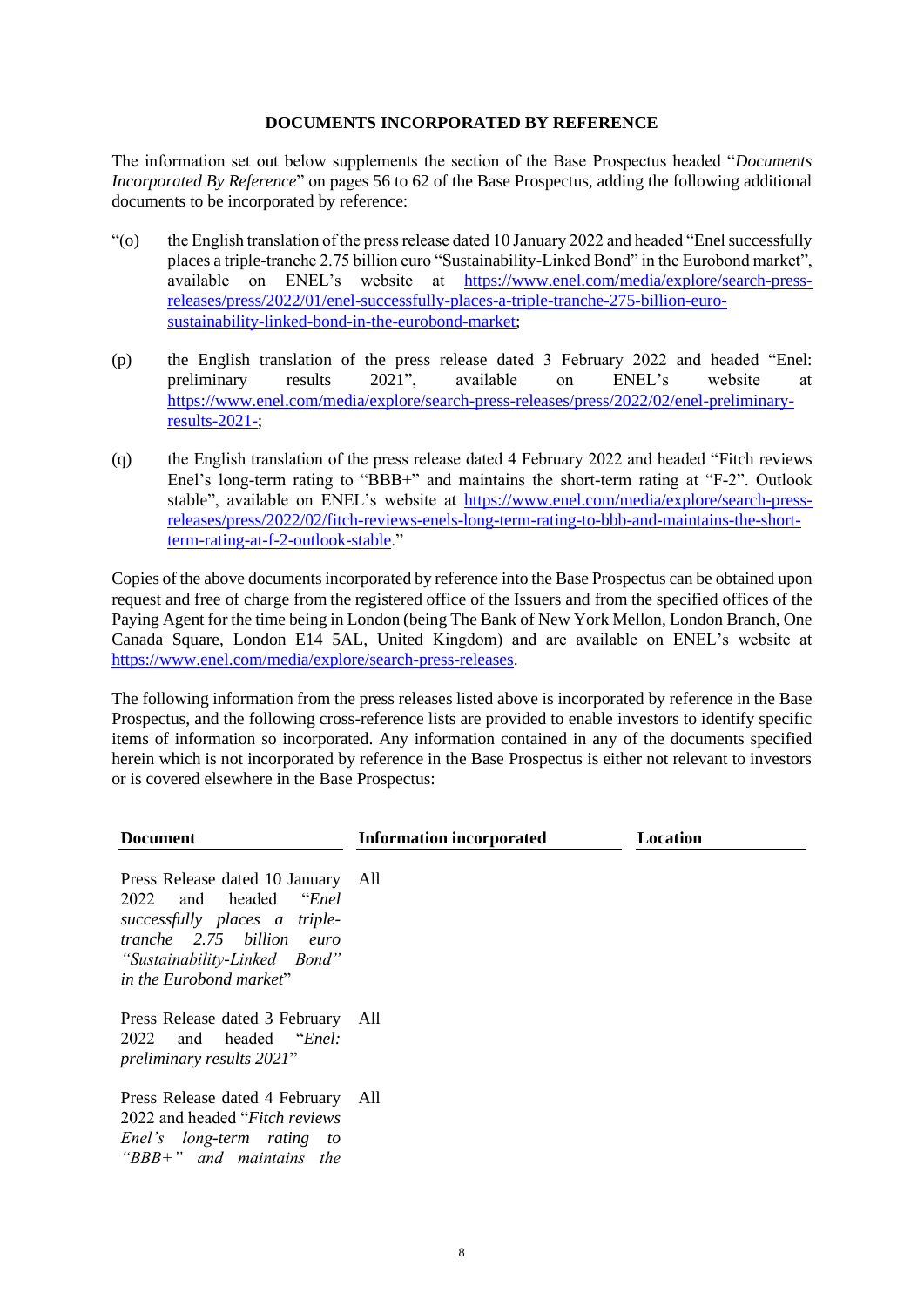## **Document Information incorporated Location**

*short-term rating at "F-2". Outlook stable*"

The Issuer confirms that the unaudited results and other figures contained in the press release dated 3 February 2022 and headed "Enel: preliminary results 2021" have been compiled and prepared on a basis which is (i) comparable with the consolidated financial statements of ENEL as at and for the year ended 31 December 2020 (the "**2020 Audited Consolidated Financial Statements**") and (ii) consistent with ENEL's accounting principles and standards utilised for the preparation of the 2020 Audited Consolidated Financial Statements.

Audit procedures by the statutory auditors on the ENEL's annual financial report 2021 as of and for the year ended 31 December 2021 are currently in progress and the 2021 Audited Consolidated Financial Statements will be available to the investors forthwith following its publication. See section "*General Information"* paragraph *"Documents available*".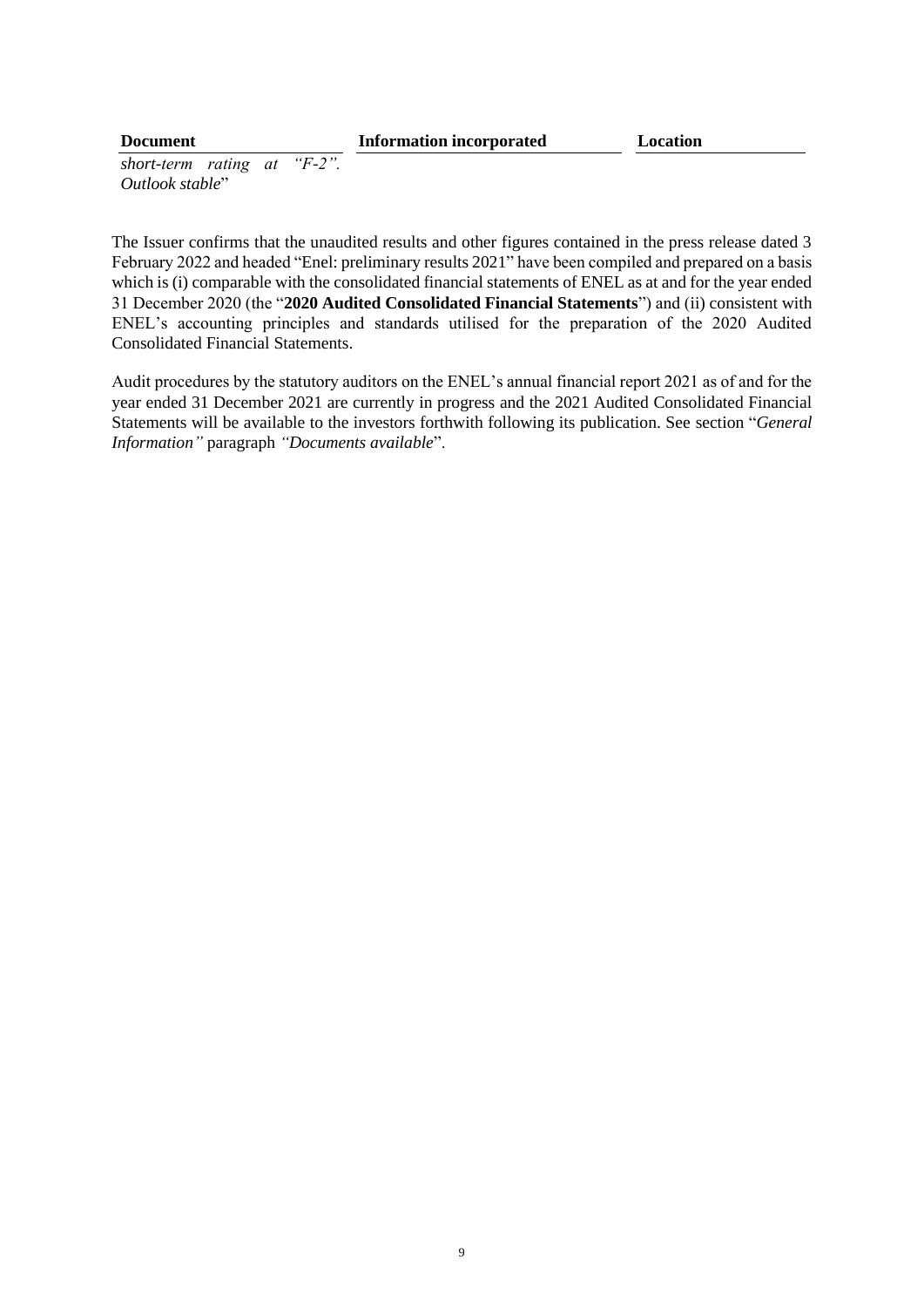## **DESCRIPTION OF ENEL**

1. The sub-paragraph headed "*Allocating capital to support decarbonized electricity supply*" of the paragraph "*The 2030 Plan*" in the section "*Description of ENEL*" on pages 145-146 of the Base Prospectus is deleted and replaced with the following paragraph:

> "The Group expects to mobilise 210 billion euros between 2021 and 2030 (vs 190 billion euros in the 2021-2030 old plan (the "**2021-2030 Old Plan**") towards supporting decarbonized electricity supply. Out of this amount, the Group plans to directly invest around 170 billion euros (+6% on the previous Plan) through the Ownership and Stewardship business models, the latter also catalyzing an additional 40 billion euros through third parties.

> By 2030, the Enel Group expects to reach a total renewable capacity of around 154 GW, tripling its 2020 portfolio, to grow its grid customer base by 12 million and to promote electrification of consumption, increasing electricity sales by almost 30% (from around 430 TWh in 2020 to around 550 TWh in 2030) while focusing on the scale up of services beyond commodities such as public electric mobility or behindthe-meter storage, supported by partners.

> The Group plans to directly invest around 160 billion euros (vs 150 billion euros in the 2021-2030 Old Plan) through the Ownership business model, mainly in "Tier 1" countries<sup>24.</sup> Specifically:

> • Nearly half (around 70 billion euros) will be devoted to Renewables, which are expected to add about 84 GW of capacity, out of which 9 GW in storage, leading to 129 GW of consolidated installed renewable capacity by 2030. This is expected to be accomplished by leveraging on a growing pipeline alongside three global platforms for Business Development, Engineering and Construction as well as Operation and Maintenance;

> • An additional investment of around 70 billion euros is planned to be deployed in Infrastructure and Networks, with a 10 billion euro increase compared to the previous Plan, concentrated in Europe (46 billion euros vs 36 billion euros in the 2021- 2030 Old Plan), aimed at strengthening the Group's position as a global player in terms of scale, quality, efficiency and resilience. This investment is expected to result in growth of our grid customers of around 7 million (from 75 million expected in 2021 to around 81 million expected in 2030). Furthermore, electricity distributed will increase from 510 TWh in 2021 to an expected 570 TWh in 2030. Under the Stewardship business model, the Group plans to invest approximately 10 billion euros, while further catalyzing around 40 billion euros from third parties, focusing on countries where generation is not integrated with customers, in new geographies or in areas where the Group can monetize its expertise to offer services to partners:

> in renewables, capacity under JVs is expected to grow from around 4 GW in 2020 to 25 GW in 2030;

in networks, the Group expects to manage 5 million grid customers by 2030.

<sup>&</sup>lt;sup>24</sup> Countries where the Enel Group has an integrated or potentially integrated presence, namely Italy, Spain, Romania, the United States, Brazil, Chile, Colombia, Peru.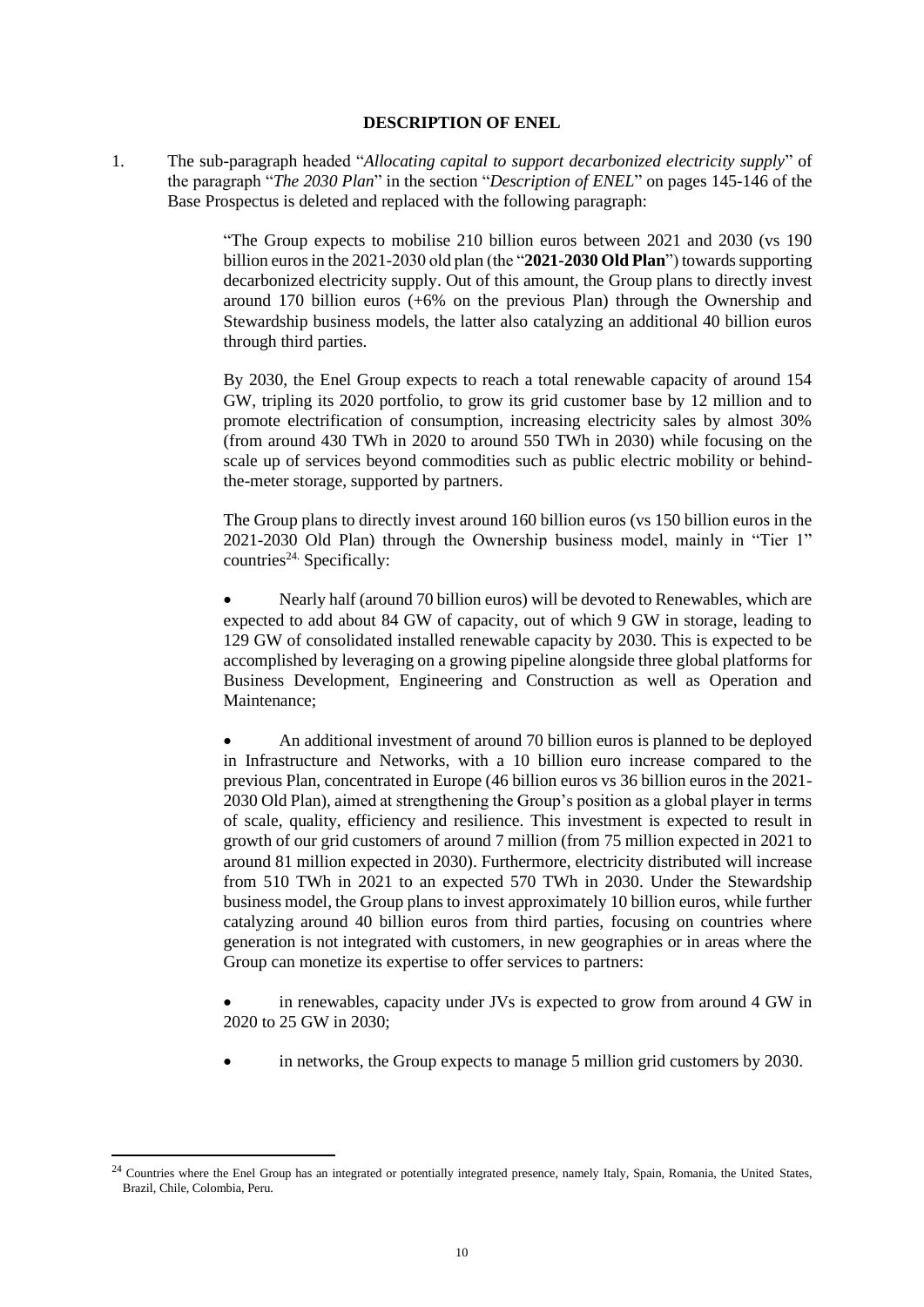Finally, through Enel X, the Group will provide additional services, such as: electric buses, increasing from 0.4k in 2020 to more than 20k in 2030, and storage, increasing from 6 MW in 2020 to more than 600 MW in 2030."

2. The second sub-paragraph of the paragraph headed "*Principal Markets and Competition*" in the section "*Description of ENEL*" on page 182 of the Base Prospectus is deleted and replaced with the following paragraph:

> "As of 31 December 2020, ENEL was the principal electricity company in Italy (in terms of market share) by net electricity production (18%), end users (85%) and free retail customers (43,6%). ENEL was also the principal electricity company in Spain (in terms of market share) by net electricity production (19%), electricity distributed (44%) and retail customers  $(34\%)^{27}$ ."

3. The second sub-paragraph entitled "*The Italian Electricity Market*" of the paragraph headed "*Italy*" in the section "*Description of ENEL*" on pages 182-183 of the Base Prospectus is deleted and replaced with the following paragraph:

> "According to ENEL's estimates, ENEL is the principal electricity producer in Italy, with 26.4 GW of installed capacity as of 31 December 2020.<sup>28</sup> The main competitors are Edison S.p.A., ENI S.p.A, A2A and EPH.

> According to the Italian Regulatory Authority for Energy, Networks and Environment ("**ARERA**"), energy consumption in the Italian free market in 2020 reached approximately 202 TWh, compared to 212 TWh in 2019 (excluding 3 TWh of safeguard).

> In 2020, ENEL sold electricity to 9,478,660 clients on the free market, of which 1,858,801 were business to business clients and 7,619,859 were business to consumer clients, compared to 9,243,826 in 2019, of which 1,822,747 were business to business clients and 7,421,079 were business to consumer clients. Of the total volume sold on the unregulated market, 44.3 TWh of electricity were sold to business-to-business clients and 15.6 TWh were sold to business to consumer clients in 2020, compared to 47.4 TWh of electricity sold to business-to-business clients and 14.6 TWh sold to business to consumer clients in 2019.

> According to the ARERA, 2019 energy consumption on the regulated market amounted to approximately 41 TWh, compared to approximately 45 TWh net of network losses in 2018.

> In 2020, ENEL sold 30.3 TWh to 13.1 million clients on the regulated market, compared to 35.5 TWh sold to 14.4 million clients in 2019"

4. The first sub-paragraph entitled "*Romania*" of the paragraph headed "*Europe*" in the section "*Description of ENEL*" on page 184 of the Base Prospectus is deleted and replaced with the following paragraph:

> "In 2020, the Group sold 8.8 TWh of electricity in Romania compared to 9.7 TWh in 2019. According to ENEL's estimates, the total market share held by the Group in terms of sales of electricity in Romania was approximately 20% in 2020."

<sup>27</sup> Source: Comision Nacional de los Mercados y La Competencia – Informe de Supervision de los cambios de Comercializador Tercer Trimestre 2020. Reporte

<sup>28</sup> Source: Enel annual report 2020.